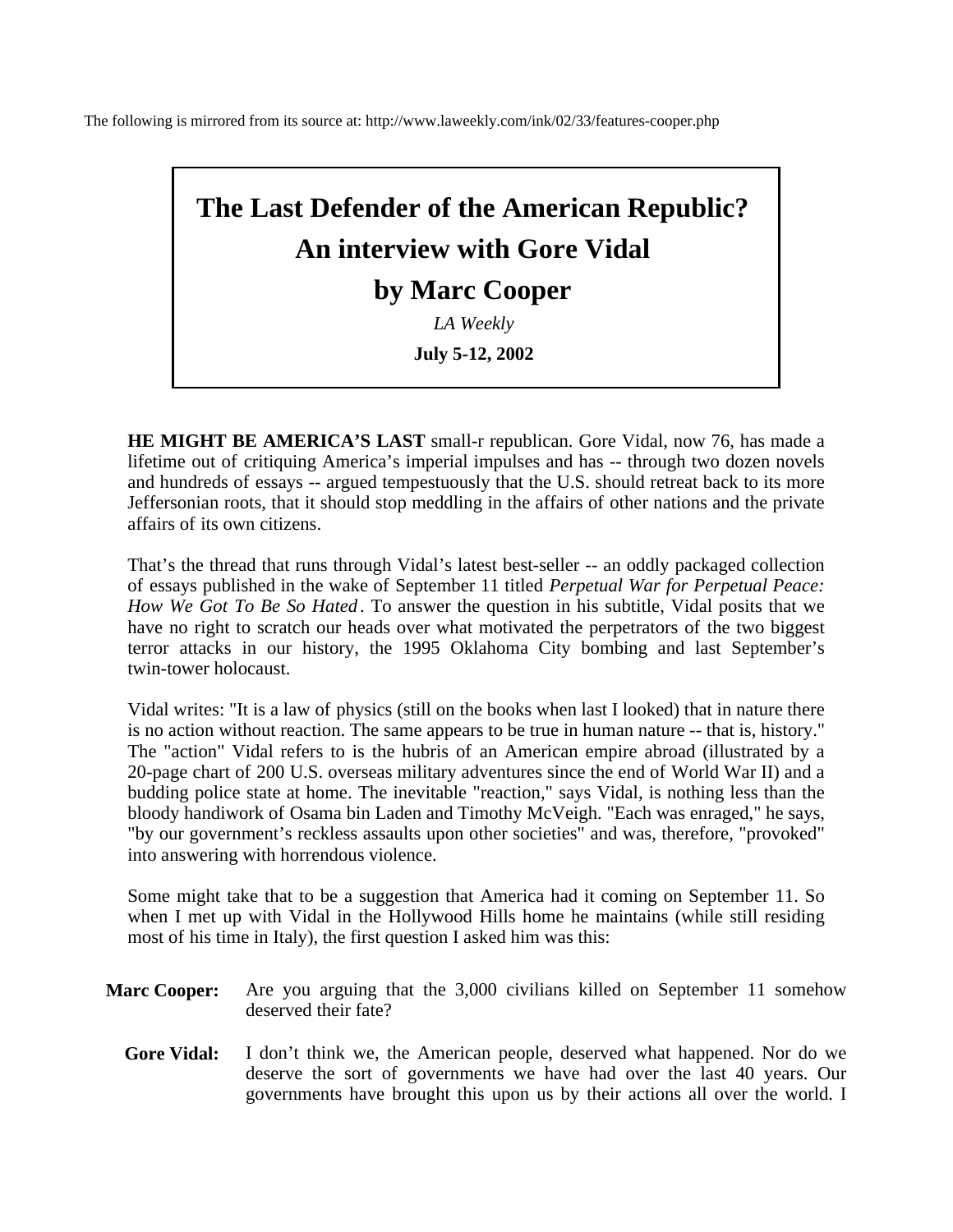have a list in my new book that gives the reader some idea how busy we have been. Unfortunately, we only get disinformation from *The New York Times* and other official places. Americans have no idea of the extent of their government's mischief. The number of military strikes we have made unprovoked, against other countries, since 1947-48 is more than 250. These are major strikes everywhere from Panama to Iran. And it isn't even a complete list. It doesn't include places like Chile, as that was a CIA operation. I was only listing military attacks. [1]

Americans are either not told about these things or are told we attacked them because . . . well . . . Noriega is the center of all world drug traffic and we have to get rid of him. So we kill some Panamanians in the process. Actually we killed quite a few. And we brought in our Air Force. Panama didn't have an air force. But it looked good to have our Air Force there, busy, blowing up buildings. Then we kidnap their leader, Noriega, a former CIA man who worked loyally for the United States. We arrest him. Try him in an American court that has no jurisdiction over him and lock him up -- nobody knows why. And that was supposed to end the drug trade because he had been demonized by *The New York Times* and the rest of the imperial press.

[The government] plays off [Americans'] relative innocence, or ignorance to be more precise. This is probably why geography has not really been taught since World War II -- to keep people in the dark as to where we are blowing things up. Because Enron wants to blow them up. Or Unocal, the great pipeline company, wants a war going some place.

And people in the countries who are recipients of our bombs get angry. The Afghans had nothing to do with what happened to our country on September 11. But Saudi Arabia did. It seems like Osama is involved, but we don't really know. I mean, when we went into Afghanistan to take over the place and blow it up, our commanding general was asked how long it was going to take to find Osama bin Laden. And the commanding general looked rather surprised and said, well, that's not why we are here.

Oh no? So what was all this about? It was about the Taliban being very, very bad people and that they treated women very badly, you see. They're not really into women's rights, and we here are very strong on women's rights; and we should be with Bush on that one because he's taking those burlap sacks off of women's heads. Well, that's not what it was about.

What it was really about -- and you won't get this anywhere at the moment -- is that this is an imperial grab for energy resources. Until now, the Persian Gulf has been our main source for imported oil. We went there, to Afghanistan, not to get Osama and wreak our vengeance. We went to Afghanistan partly because the Taliban -- whom we had installed at the time of the Russian occupation - were getting too flaky and because Unocal, the California corporation, had made a deal with the Taliban for a pipeline to get the Caspian-area oil, which is the richest oil reserve on Earth. They wanted to get that oil by pipeline through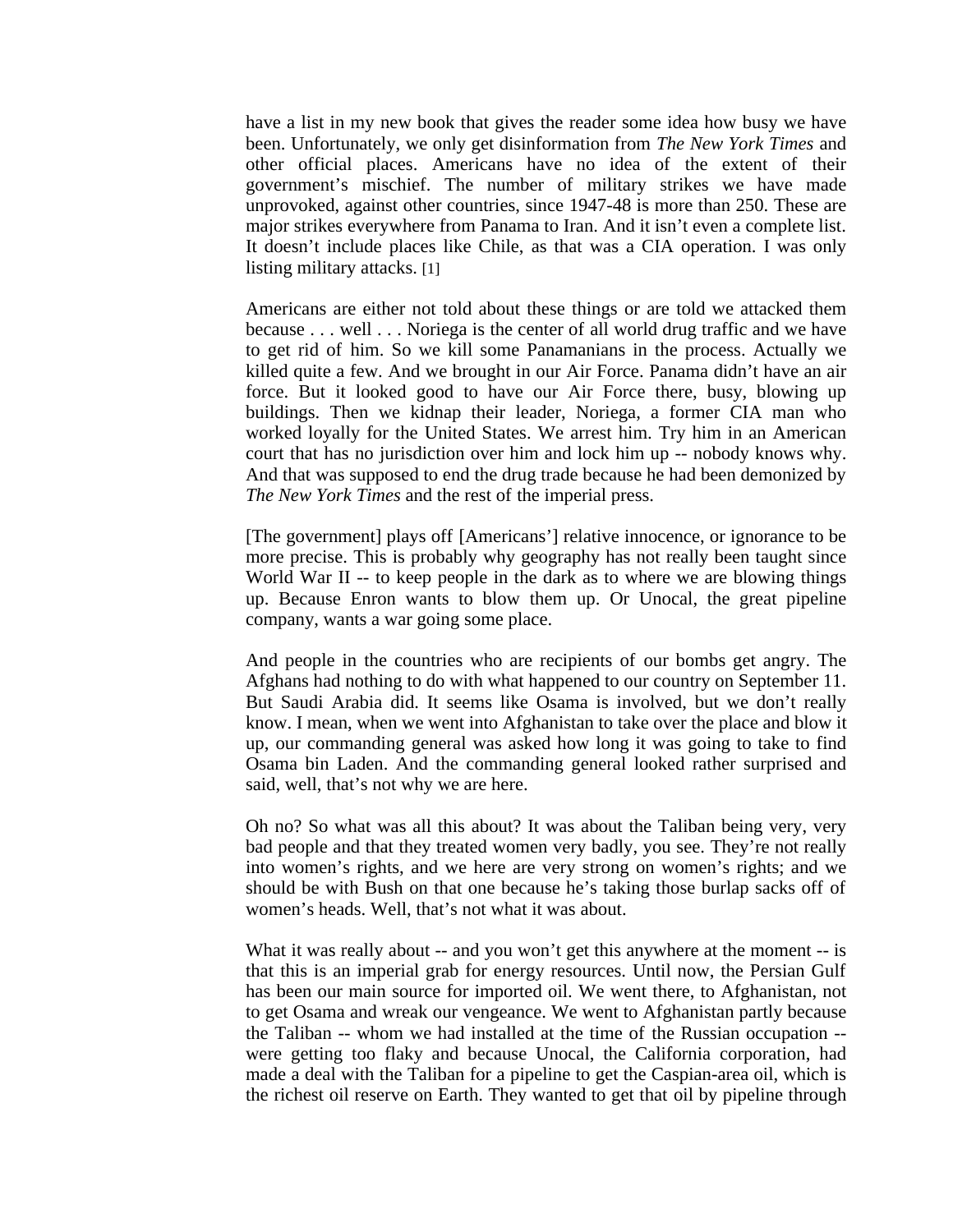Afghanistan to Pakistan to Karachi and from there to ship it off to China, which would be enormously profitable. Whichever big company could cash in would make a fortune. And you'll see that all these companies go back to Bush or Cheney or to Rumsfeld or someone else on the Gas and Oil Junta, which, along with the Pentagon, governs the United States.

We had planned to occupy Afghanistan in October, and Osama, or whoever it was who hit us in September, launched a pre-emptory strike. They knew we were coming. And this was a warning to throw us off guard.

With that background, it now becomes explicable why the first thing Bush did after we were hit was to get Senator Daschle and beg him not to hold an investigation of the sort any normal country would have done. When Pearl Harbor was struck, within 20 minutes the Senate and the House had a joint committee ready. Roosevelt beat them to it, because he knew why we had been hit, so he set up his own committee. But none of this was to come out, and it hasn't come out.

- **Marc Cooper:** Still, even if one reads the chart of military interventions in your book and concludes that, indeed, the U.S. government is a "source of evil" -- to lift a phrase -- can't you conceive that there might be other forces of evil as well? Can't you imagine forces of religious obscurantism, for example, that act independently of us and might do bad things to us, just because they are also evil?
	- Gore Vidal: Oh yes. But you picked the wrong group. You picked one of the richest families in the world -- the bin Ladens. They are extremely close to the royal family of Saudi Arabia, which has conned us into acting as their bodyguard against their own people -- who are even more fundamentalist than they are. So we are dealing with a powerful entity if it is Osama.

What isn't true is that people like him just come out of the blue. You know, the average American thinks we just give away billions in foreign aid, when we are the lowest in foreign aid among developed countries. And most of what we give goes to Israel and a little bit to Egypt.

I was in Guatemala when the CIA was preparing its attack on the Arbenz government [in 1954]. Arbenz, who was a democratically elected president, mildly socialist. His state had no revenues; its biggest income maker was United Fruit Company. So Arbenz put the tiniest of taxes on bananas, and Henry Cabot Lodge got up in the Senate and said the Communists have taken over Guatemala and we must act. He got to Eisenhower, who sent in the CIA, and they overthrew the government . We installed a military dictator, and there's been nothing but bloodshed ever since.

Now, if I were a Guatemalan and I had the means to drop something on somebody in Washington, or anywhere Americans were, I would be tempted to do it. Especially if I had lost my entire family and seen my country blown to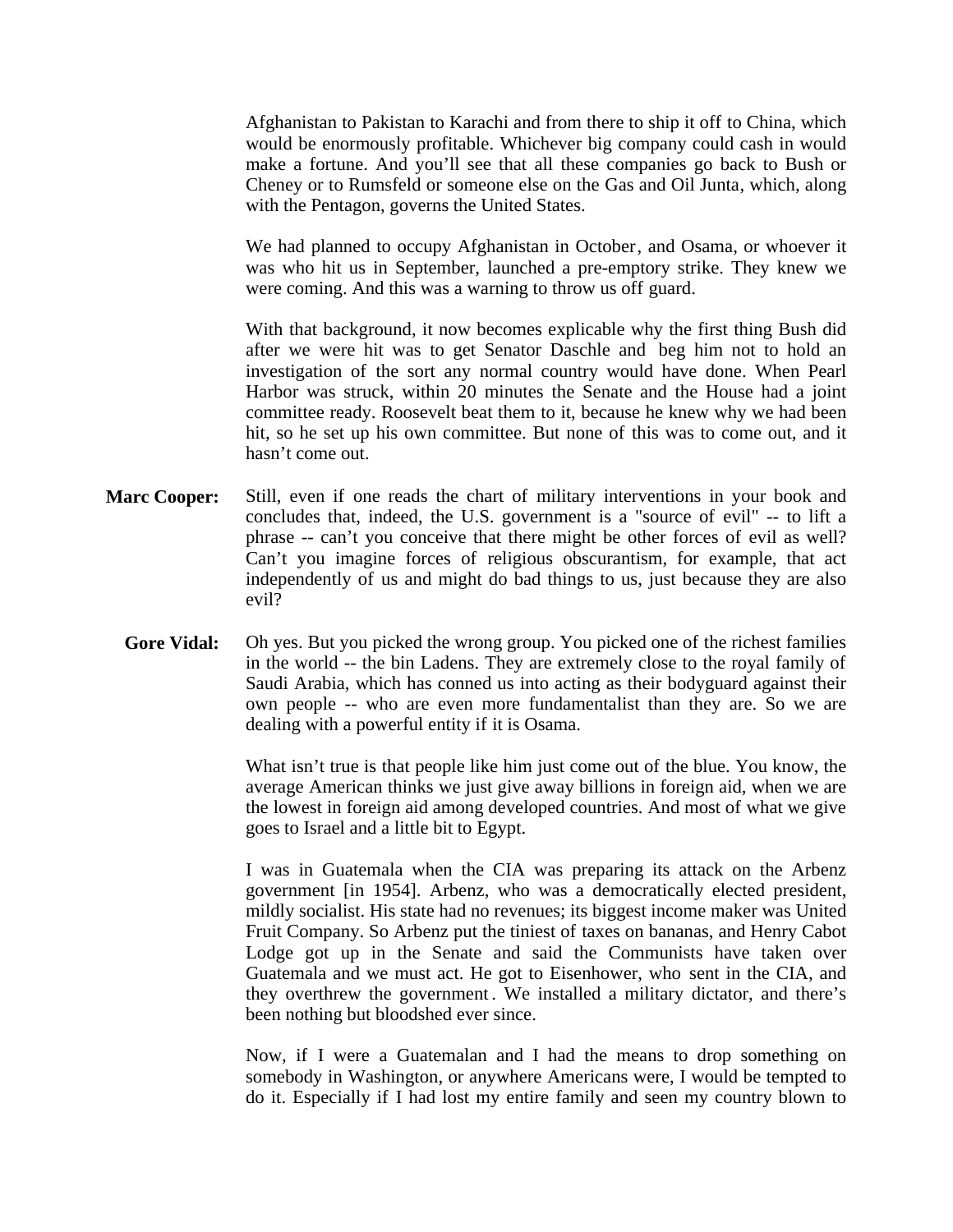bits because United Fruit didn't want to pay taxes. That's the way we operate. And that's why we got to be so hated.

- **Marc Cooper:** You've spent decades bemoaning the erosion of civil liberties and the conversion of the U.S. from a republic into what you call an empire. Have the aftereffects of September 11, things like the USA Patriot bill, merely pushed us further down the road or are they, in fact, some sort of historic turning point?
	- **Gore Vidal:** The second law of thermodynamics always rules: Everything is always running down. And so is our Bill of Rights. The current junta in charge of our affairs, one not legally elected, but put in charge of us by the Supreme Court in the interests of the oil and gas and defense lobbies, have used first Oklahoma City and now September 11 to further erode things.

And when it comes to Oklahoma City and Tim McVeigh, he had his reasons as well to carry out his dirty deed. Millions of Americans agree with his general reasoning, though no one, I think, agrees with the value of blowing up children. But the American people, yes, they instinctively know when the government goes off the rails like it did at Waco and Ruby Ridge. No one has been elected president in the last 50 years unless he ran against the federal government. So, the government should get through its head that it is hated not only by foreigners whose countries we have wrecked, but also by Americans whose lives have been wrecked.

The whole Patriot movement in the U.S. was based on folks run off their family farms. Or had their parents or grandparents run off. We have millions of disaffected American citizens who do not like the way the place is run and see no place in it where they can prosper. They can be slaves. Or pick cotton. Or whatever the latest uncomfortable thing there is to do. But they are not going to have, as Richard Nixon said, "a piece of the action."

- **Marc Cooper:** And yet Americans seem quite susceptible to a sort of jingoistic "enemy-of-the-month club" coming out of Washington. You say millions of Americans hate the federal government. But something like 75 percent of Americans say they support George W. Bush, especially on the issue of the war.
	- Gore Vidal: I hope you don't believe those figures. Don't you know how the polls are rigged? It's simple. After 9/11 the country was really shocked and terrified. [Bush] does a little war dance and talks about evil axis and all the countries he's going to go after. And how long it is all going to take, he says with a happy smile, because it means billions and trillions for the Pentagon and for his oil friends. And it means curtailing our liberties, so this is all very thrilling for him. He's right out there reacting, bombing Afghanistan. He might as well have been bombing Denmark. Denmark had nothing to do with 9/11. And neither did Afghanistan, at least the Afghanis didn't.

So the question is still asked, are you standing tall with the president? Are you standing with him as he defends us?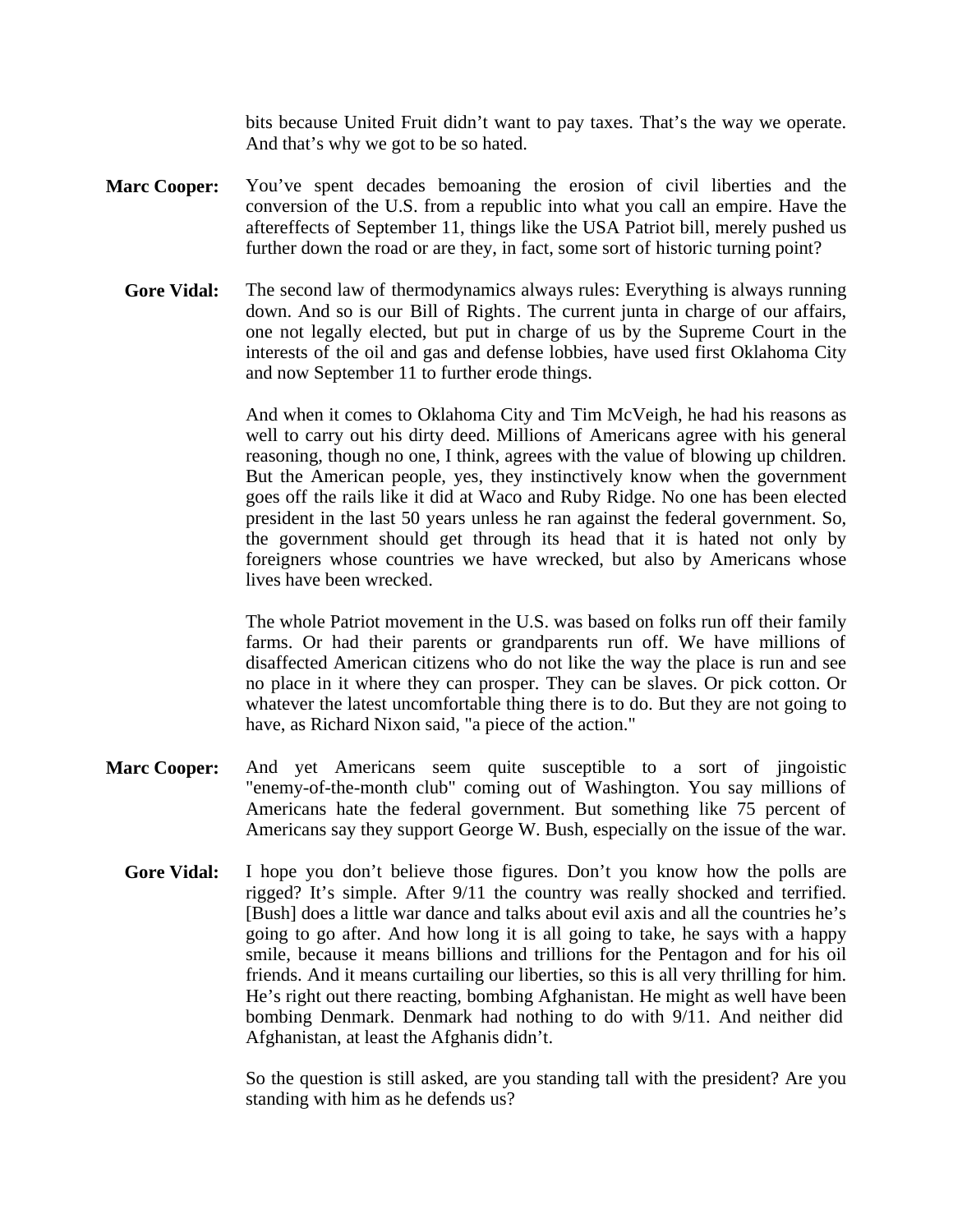Eventually, they will figure it out.

- **Marc Cooper:** They being who? The American people?
	- **Gore Vidal:** Yeah, the American people. They are asked these quick questions. Do you approve of him? Oh yeah, yeah, yeah. Oh yeah, he blew up all those funny-sounding cities over there.

That doesn't mean they like him. Mark my words. He will leave office the most unpopular president in history. The junta has done too much wreckage.

They were suspiciously very ready with the Patriot Act as soon as we were hit. Ready to lift habeas corpus, due process, the attorney-client privilege. They were ready. Which means they have already got their police state. Just take a plane anywhere today and you are in the hands of an arbitrary police state.

- **Marc Cooper:** Don't you want to have that kind of protection when you fly?
	- Gore Vidal: It's one thing to be careful, and we certainly want airplanes to be careful against terrorist attacks. But this is joy for them, for the federal government. Now they've got everybody, because everybody flies.
- **Marc Cooper:** Let's pick away at one of your favorite bones, the American media. Some say they have done a better-than-usual job since 9/11. But I suspect you're not buying that?
	- **Gore Vidal:** No, I don't buy it. Part of the year I live in Italy. And I find out more about what's going on in the Middle East by reading the British, the French, even the Italian press. Everything here is slanted. I mean, to watch Bush doing his little war dance in Congress . . . about "evildoers" and this "axis of evil" -- Iran, Iraq and North Korea. I thought, he doesn't even know what the word *axis* means. Somebody just gave it to him. And the press didn't even call him on it. This is about as mindless a statement as you could make. Then he comes up with about a dozen other countries that might have "evil people" in them, who might commit "terrorist acts." What is a terrorist act? Whatever he thinks is a terrorist act. And we are going to go after them. Because we are good and they are evil. And we're "gonna git 'em."

Anybody who could get up and make that speech to the American people is not himself an idiot, but he's convinced we are idiots. And we are not idiots. We are cowed. Cowed by disinformation from the media, a skewed view of the world, and atrocious taxes that subsidize this permanent war machine. And we have no representation. Only the corporations are represented in Congress. That's why only 24 percent of the American people cast a vote for George W. Bush.

**Marc Cooper:** I know you'd hate to take this to the *ad hominem* level, but indulge me for a moment. What about George W. Bush, the man?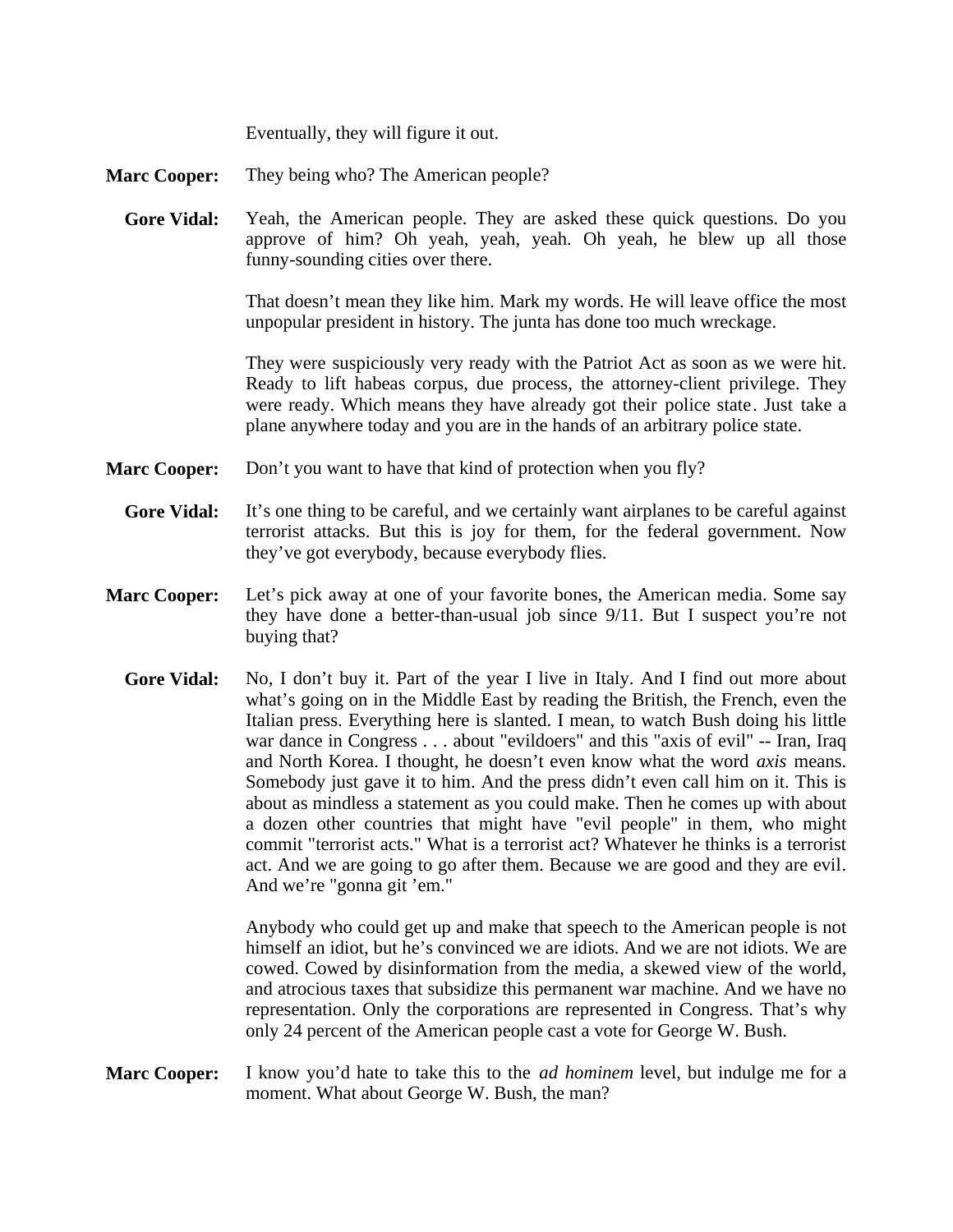- Gore Vidal: You mean George W. Bush, the cheerleader. That's the only thing he ever did of some note in his life. He had some involvement with a baseball team . . .
- Marc Cooper: He owned it . . .
	- Gore Vidal: Yeah, he owned it, bought with other people's money. Oil people's money. So he's never really worked, and he shows very little capacity for learning. For them to put him up as president and for the Supreme Court to make sure that he won was as insulting as when his father, George Bush, appointed Clarence Thomas to the Supreme Court -- done just to taunt the liberals. And then, when he picked Quayle for his vice president, that showed such contempt for the American people. This was someone as clearly unqualified as Bush Sr. was to be president. Because Bush Sr., as Richard Nixon said to a friend of mine when Bush was elected [ *imitating Nixon* ], "He's a lightweight, a complete lightweight, there's nothing there. He's a sort of person you appoint to things."

So the contempt for the American people has been made more vivid by the two Bushes than all of the presidents before them. Although many of them had the same contempt. But they were more clever about concealing it.

- **Marc Cooper:** Should the U.S. just pack up its military from everywhere and go home?
	- Gore Vidal: Yes. With no exceptions. We are not the world's policeman. And we cannot even police the United States, except to steal money from the people and generally wreak havoc. The police are perceived quite often, and correctly, in most parts of the country as the enemy. I think it is time we roll back the empire -- it is doing no one any good. It has cost us trillions of dollars, which makes me feel it's going to fold on its own because there isn't going to be enough money left to run it.
- **Marc Cooper:** You call yourself one of the last defenders of the American Republic against the American Empire. Do you have any allies left? I mean, we really don't have a credible opposition in this country, do we?
	- **Gore Vidal:** I sometimes feel like I am the last defender of the republic. There are plenty of legal minds who defend the Bill of Rights, but they don't seem very vigorous. I mean, after 9/11 there was silence as one after another of these draconian, really totalitarian laws were put in place.
- **Marc Cooper:** So what's the way out of this? Back in the '80s you used to call for a new sort of populist constitutional convention. Do you still believe that's the fix?
	- **Gore Vidal:** Well, it's the least bloody. Because there will be trouble, and big trouble. The loons got together to get a balanced-budget amendment, and they got a majority of states to agree to a constitutional convention. Senator Sam Ervin, now dead, researched what would happen in such a convention, and apparently everything would be up for grabs. Once we the people are assembled, as the Constitution